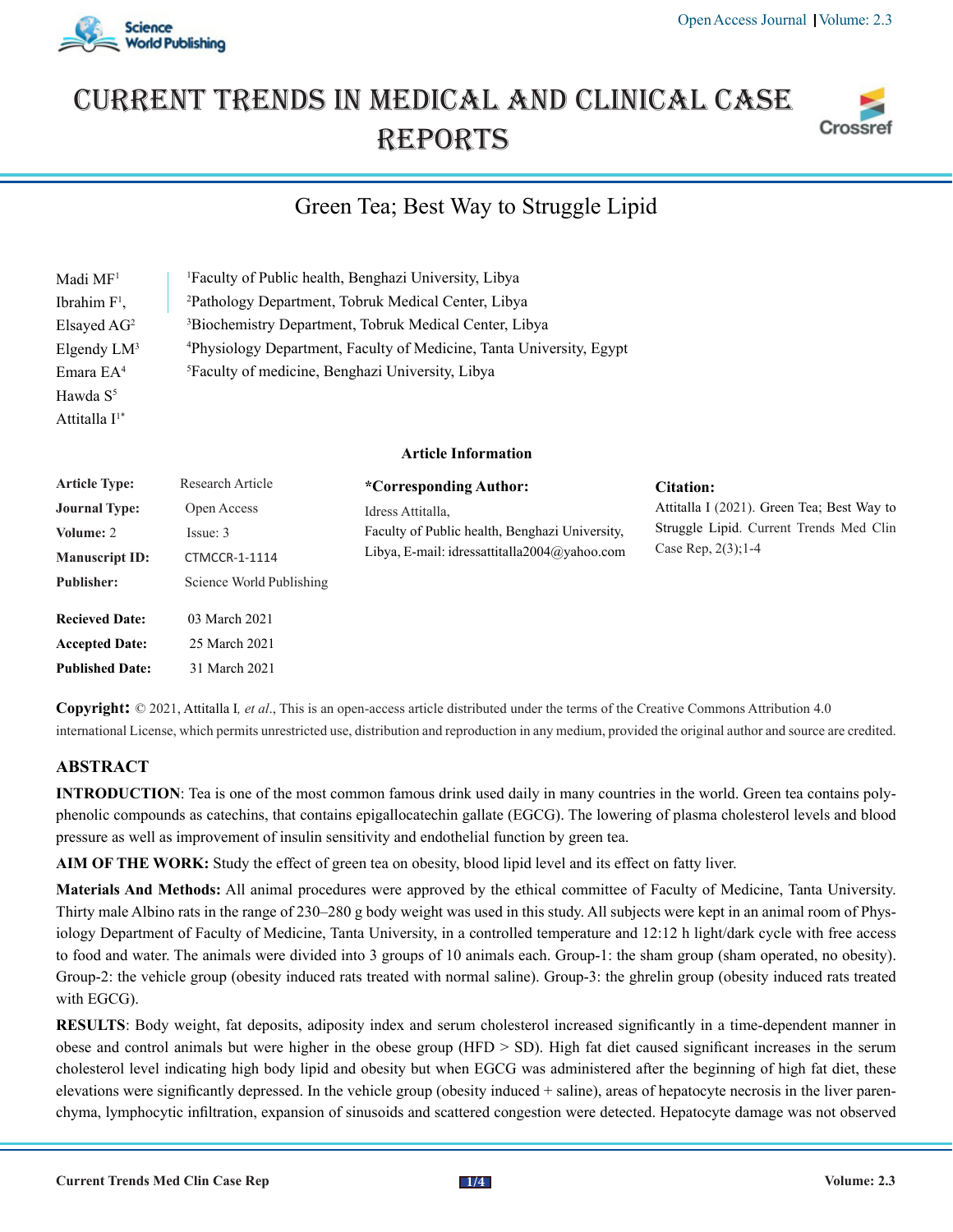

in the liver parenchyma of the EGCG group (obesity induced + EGCG) except for scattered necrotic hepatocytes. Expansion of blood sinusoids was less compared to the vehicle group (obesity induced + saline).

**CONCLUSION:** In conclusion, since the administration of EGCG increase lipolysis and the accumulation of neutrophils in the damaged hepatic tissue, this agent appears to play a cytoprotective role in the liver insulted by fatty infiltration with obesity. It seems likely that Green tea (EGCG) is put in consideration as a potential therapeutic agent against obesity and hyperlipidemia.

# **KEYWORDS:** Green Tea; EGCG; Obesity; Hyperlipidemia. **INTRODUCTION**

Tea is one of the most common famous drink used daily in many countries in the world. It can be categorized into unfermented tea as green tea and white tea, semi-fermented tea as oolong tea and fully fermented tea as black tea. The main chemical constituents in unfermented tea are catechins and caffeine, while in semi-fermented and fully fermented tea are theaflavins, thearubigins and caffeine. Catechins, caffeine and theaflavins have been reported that they have a great biological effects [1].

Tea has been used as a drug in ancient times. Many studies have shown that tea polyphenols are the major effective components in teas, e.g., used for its anti-oxidation [2], anti-carcinoma [3], and arteriosclerosis prevention [4], and in the prevention of Alzheimer's and Parkinson diseases [5].

In green tea manufacturing, the leaves are heated in order to inactivate the enzymes, after that they are rolled and dried. This process prevents the autolysis of the leaves and the oxidation of the constituents. The drying of the tea leaves also helps to stabilize the tea constituents during storage [6].

Green tea contains polyphenolic compounds as catechins, which include: (−)-epigallocatechin gallate (EGCG), (−)-epicatechin gallate (ECG), (−)-epigallocatechin, and (−)-epicatechin. Catechins account for about 30–42% of the dry weight of brewed green tea, and EGCG is the major form of tea catechin. Tea leaves have low amounts of other polyphenols, as quercetin, kaempferol, myricetin and alkaloids, as caffeine and theobromine. A typical brewed green tea beverage (e.g., 2.5 g tea leaves in 250 ml of hot water) contains 240–320 mg of catechins, of which 60–65% is EGCG, and 20–50 mg of caffeine [7].

The health effects of tea depend on the biochemical properties and bioavailability of the constituents in tea. Tea catechins, especially EGCG, have received most of the attention. It is commonly recognized that tea catechins are strong antioxidants, efficiently scavenging free radicals and also preventing the formation of reactive oxygen species (ROS) by chelating metal ions [8].

The lowering of plasma cholesterol levels and blood pressure as

well as improvement of insulin sensitivity and endothelial function by green tea have been reported by many investigators [9].

Green tea has been used in alternative medicine for aid in treating clogged arteries, endometrial and ovarian cancer, low blood pressure, bone health (osteoporosis), changes in cervical cells due to human papiloma virus (HPV), white patches in the gums, the prevention of Parkinson's disease. It decreasing cholesterol and blood pressure and diabetes. Oral health, weight loss, antiaging, Asthma, immunity, liver diseases, flu and cold [10].

Other uses included various cancers (bladder, esophagus, pancreas, breast, colon, stomach, leukemia, mouth, prostate, and lung); acne, heart disease, diabetes, infertility, heart health (high blood pressure, respiratory infections, improvement of athletic performance, wrinkles and others [11].

Due to high consumption of green tea in Libya, we study the effect of green tea on obesity, blood lipid level and its effect on fatty liver.

### **MATERIALS AND METHODS**

#### **EXPERIMENTAL ANIMALS**

All animal procedures were approved by the ethical committee of Faculty of Medicine, Tanta University. Thirty male Albino rats in the range of 230–280 g body weight were used in this study. All subjects were kept in an animal room of Physiology Department of Faculty of Medicine, Tanta University, in a controlled temperature and 12:12 h light/dark cycle with free access to food and water.

The animals were divided into 3 groups of 10 animals each.

Group-1: the sham group (sham operated, no obesity).

Group-2: the vehicle group (obesity induced rats treated with normal saline).

Group-3: the ghrelin group (obesity induced rats treated with EGCG).

The first group received a standard diet (SD) with 4% fat content, the second group was fed a high-fat diet (HFD), with a content of 20% fat to induce obesity and treated with normal saline and the third group was fed a high-fat diet (HFD), with a content of 20% fat to induce obesity and treated with intraperitoneal injection of EGCG.

At the end of the experimental procedure, the animals were decapitated and trunk blood samples were collected to determine serum cholesterol. Liver samples were fixed with 10% formaldehyde for histopathological evaluation.

#### **ADMINISTRATION OF EGCG**

EGCG administration (20 mg/kg, i.p., 3 times weekly) was administered intraperitoneally. This dose of EGCG was determined from a previous model of study [12]. An equal volume of the saline was injected into the vehicle rats. The sham group of animals only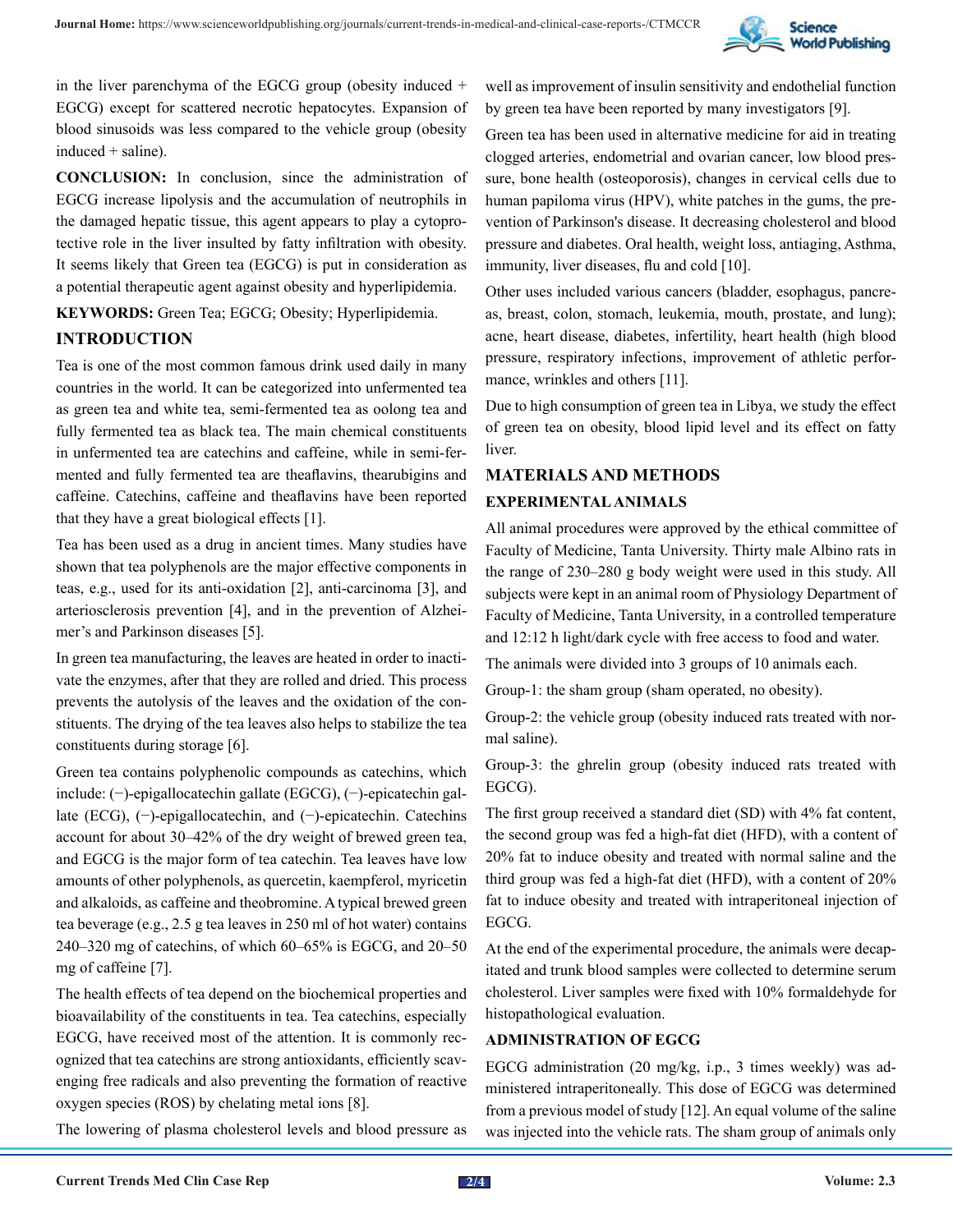

underwent liver biopsy and serum cholesterol level.

#### **ESTIMATION OF SERUM CHOLESTEROL LEVEL**

Serum cholesterol was determined to assess serum blood lipid and obesity (Roche Diagnostic, Mannheim, Germany) commercial kits in a Roche- Hitachi Modular Auto analyzer (Roche Diagnostic).

#### **ADIPOSITY INDEX**

In order to estimate the adiposity index in rats, we sum epididymal, visceral and retroperitoneal fat weights and divided by body weight  $\times$  100. It is expressed as adiposity percentage [13].

#### **HISTOPATHOLOGICAL EVALUATION**

For light microscopic examinations, liver samples were fixed in 10% neutral buffered formalin solution. The tissues were embedded in paraffin. The paraffin blocks were cut in 5 µm thick. The sections were stained with Hematoxylin-Eosin (H&E). All tissue sections were examined microscopically to detect the histopathological changes.

#### **STATISTICAL ANALYSIS**

- The collected data were coded then entered and analyzed using the SPSS version 22 (Statistical package for social science).

- Descriptive statistics was done for categorical variables by frequency and percentage, and for numerical variables in the form of mean and standard deviation (mean  $\pm$  SD).

- Suitable statistical tests of significance were used:
	- Chi-Square  $(χ2)$  test for categorical data

- P-values equal to or less than 0.05 were considered statistically significant.

#### **RESULTS**

Body weight, fat deposits, adiposity index and serum cholesterol increased significantly in a time-dependent manner in obese and control animals but were higher in the obese group (HFD > SD).

#### **EFFECT OF EGCG ON CHOLESTEROL LEVEL**

High fat diet caused significant increases in the serum cholesterol level indicating high body lipid and obesity but when EGCG was administered after the beginning of high fat diet, these elevations were significantly depressed  $(P < 0.05)$  (Table 1).

#### **HISTOPATHOLOGICAL STUDY**

In the vehicle group (obesity induced  $+$  saline), areas of hepatocyte necrosis in the liver parenchyma, lymphocytic infiltration, expansion of sinusoids and scattered congestion were detected. Hepatocyte damage was not observed in the liver parenchyma of the EGCG group (obesity induced + EGCG) except for scattered necrotic hepatocytes. Expansion of blood sinusoids was less compared to the vehicle group (obesity induced + saline). These observations are illustrated in Figure 1.



**Figure 1:** The effect of EGCG treatment in the liver of rats (Hematoxylin and Eosin stain). (A) Sham group, (B) Vehicle group (obesity induced + saline), (C) EGCG group (obesity induced + EGCG) [H&E X100].

**Table 1**: Changes in serum cholesterol level in the Sham, Vehicle (obesity induced + saline), and EGCG (obesity induced + EGCG) Groups. Each group consists of ten rats.  ${}^{*}P < 0.05$  compared with sham group.

| <b>Groups</b>                            | <b>Cholesterol level</b> |
|------------------------------------------|--------------------------|
| Sham group                               | $62 \pm 4.3$             |
| Vehicle group (obesity induced + saline) | $267 \pm 8.6^*$          |
| $EGCG$ group (obesity induced $+EGCG$ )  | $143 \pm 6.7^*$          |

#### **DISCUSSION**

The anti-obesity effect of tea extract and individual tea polyphenols has been extensively studied in animal models. We found that many studies measure obesity-related parameters over periods of 12 weeks in mice that were divided into groups of high-fat diet, normal diet, and high-fat with tea added.

Many studies decided that consumption of green tea extracts

(GTE) or EGCG reduced body weight and adipose tissue weight, decreased blood glucose or insulin levels, and increased insulin sensitivity in body. These studies used rodents on high-fat diets or genetically obese/diabetic animal models. For example, in mice fed with a high-fat (60% of the calories) diet, we found that dietary EGCG treatment (0.32 % in diet) for 16 weeks significantly reduced body weight gain, body fat and visceral fat weight com-

 **3/4**